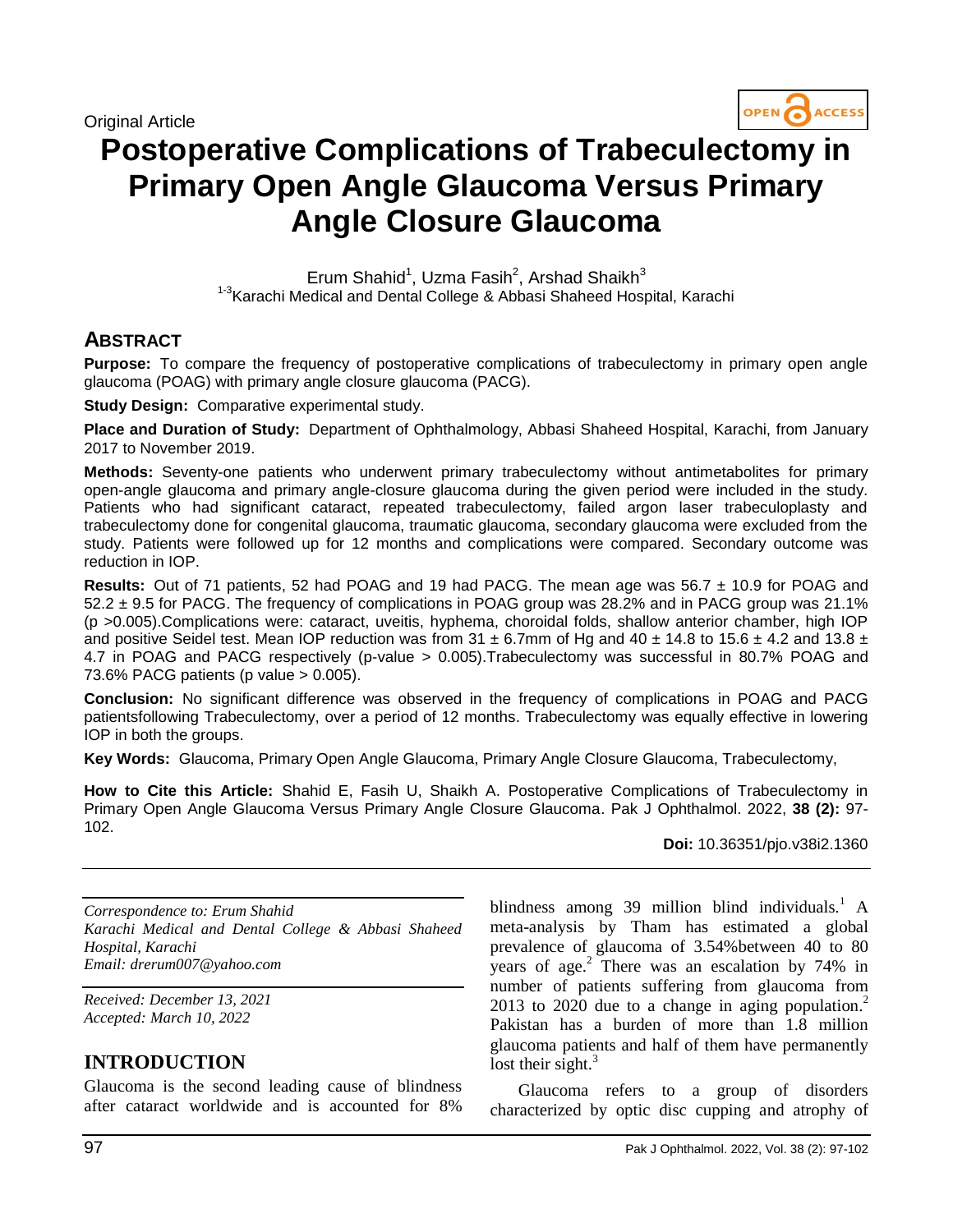optic nerve head, with specific visual field loss, often, but not always with increased intraocular pressure.<sup>4</sup> Elevated intraocular pressure (IOP) is a risk factor for developing glaucoma along with age, ethnicity, family history, thin corneas, myopia, and oxidative stress.<sup>5</sup>

Glaucoma is categorized into open angle and closed angle based on the visibility of angle structures on gonioscopy.<sup>6</sup> Primary open-angle glaucoma (POAG) is chronic progressive optic neuropathy with a visual field defect, open-angle on gonioscopy and absence of secondary cause.<sup>6</sup> Primary angle-closure glaucoma (PACG) is characterized by elevated IOP due to iridotrabecular contact and peripheral anterior synechia on gonioscopy.<sup>6</sup>

POAG is the most common subtype of glaucoma in all the regions accounting for 68.8% of all glaucoma cases.<sup>2</sup> PACG is the less common type but results in more blindness than  $POAG<sup>7</sup> POAG$  is dominant among Caucasian and African descendants while PACG is more common in the East Asian population.<sup>8</sup>

Trabeculectomy is the Gold standard treatment, when pressure reduction is unsuccessfully controlled by medical treatments or lasers. It is the most frequently performed procedure for lowering IOP in glaucoma patients worldwide. $6,7$  As compared to the medical treatment, trabeculectomy is more successful in achieving low  $IOP<sup>9</sup>$  It has the advantage of stabilizing IOP by minimizing diurnal fluctuation in IOP and by decreasing dependence on patient compliance with medication. $10$  Trabeculectomy has also been associated with several postoperative complications including wound leak, blebitis, endophthalmitis, shallow anterior chamber, hypotony, hypotony maculopathy, aqueous misdirection syndrome, malignant glaucoma, choroidal detachment and loss of vision. $11-13$ 

Numerous studies have been published regarding post-operative complications of trabeculectomy but few have compared the complications of trabeculectomy in POAG patients and PACG patients.<sup>14-16</sup> There is a dearth of data regarding complications of trabeculectomy from Pakistan.This study would be helpful to in adding data about this region. This study has been conducted to determine the frequency of postoperative complications of trabeculectomy in primary open-angle glaucoma compared to primary angle-closure glaucoma.

# **METHODS**

This study was conducted in the Department of Ophthalmology, Abbasi Shaheed Hospital, Karachi, from January 2017 to January 2019. It was a comparative case series with consecutive sampling technique. The study was approved by ethical review committee and adheres to the tenants of the Declaration of Helsinki. All the patients who had undergone primary trabeculectomy without antimetabolites for primary open-angle glaucoma and primary angle-closure glaucoma with a 12 months follow up during the given period were included in the study. Patients who had significant cataract preoperatively, repeated trabeculectomy, failed argon laser trabeculoplasty and trabeculectomy done for congenital glaucoma, traumatic glaucoma, secondary glaucoma were excluded from the study. Patients who were lost to follow-up were also excluded. Surgeries were performed by the first two surgeons.

All the surgeries were fornix-based and done under retrobulbar anesthesia. Superior rectus suture was applied with 4/0 silk for adequate exposure of the superior sclera and limbus. A side port was made with a phacoemulsification knife 3.2mm for access to the anterior chamber. Conjunctiva was cut for fornixbased conjunctival flap near limbus along with radial relaxing incision using Westcott scissors. Non-tooth forceps were used for handling conjunctiva to avoid buttonholing. Conjunctiva and tenon capsules were separated from the episclera and sclera. Hemostasis was achieved with light wet field cautery to avoid shrinkage of the conjunctiva. A rectangular, partial thickness, a limbus-based scleral flap was outlined with a surgical blade no 11, measuring 3 X 4mm, within 2 o'clock to 10 o'clock hour of the limbus. The flap was lifted and dissected towards the limbus with a surgical blade no 16 till peripheral cornea. The anterior chamber was entered with a blade. A small window measuring 2 X 1mm was made by removing a piece of trabecular meshwork at the posterior edge of the anterior chamber incision with scissors. Peripheral Iridectomy was done by grasping the iris through this newly formed window with the help of iris scissors. The scleral flap was closed with interrupted nylon 10/0 sutures. Irrigation was done through the side port to wash the anterior chamber, check the functioning of the bleb and reform the anterior chamber with air. Conjunctiva and tenon capsule was also closed with interrupted 10/0 nylon suture. Subconjunctival steroids and antibiotics were given at the end of the procedure.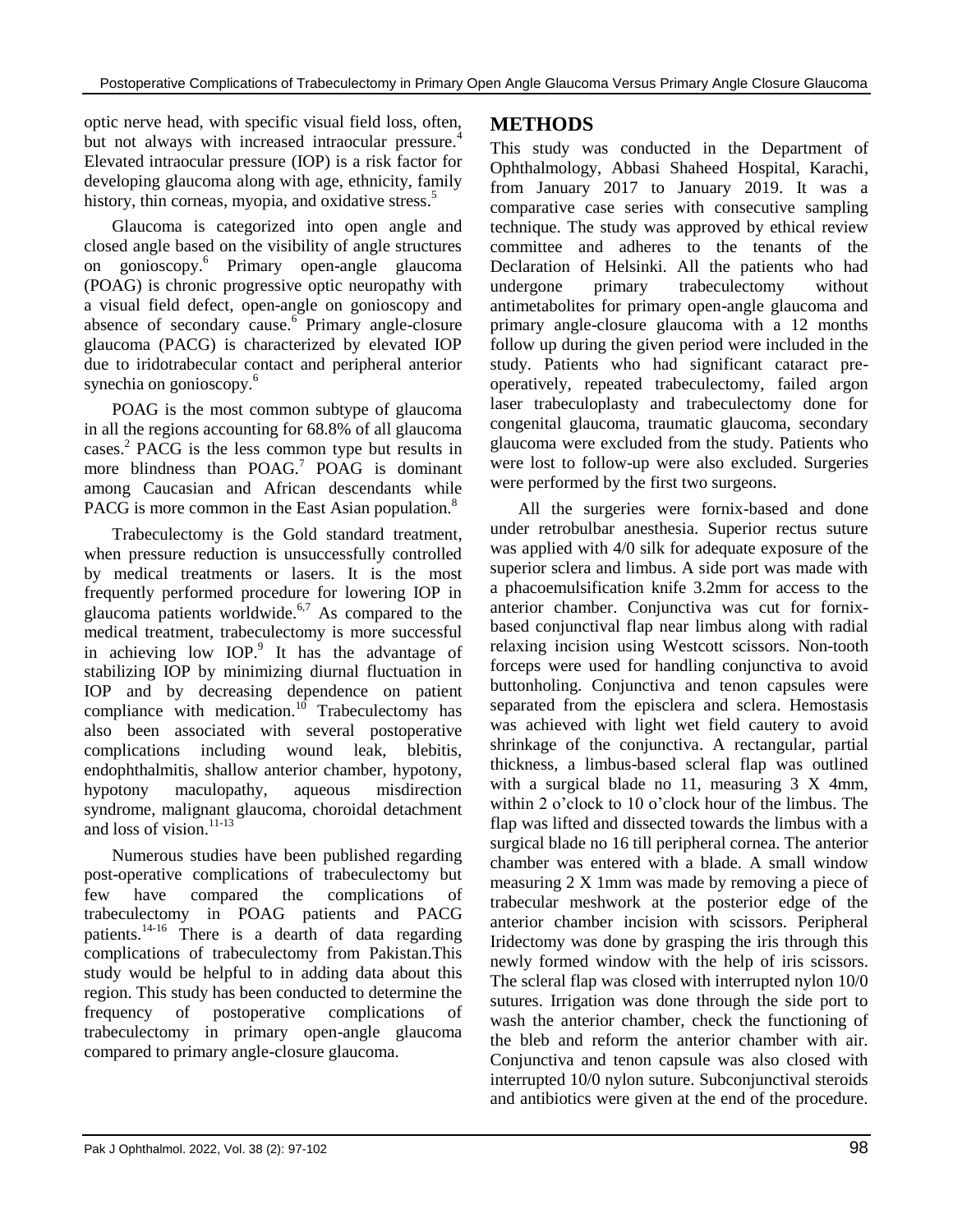The dressing was done after applying antibiotic drop and ointment. Postoperatively topical steroid antibiotic drops (Moxifloxacin and dexamethasone) and antibiotic ointment were prescribed for  $8 - 10$  weeks. Systemic antibiotic ciprofloxacin 500mg twice daily and analgesic were given for 5 days. Atropine eye drops were also prescribed in eyes at risk for developing aqueous misdirection syndrome.

The dressing was removed on the first postoperative day. Patients were examined on a slit lamp biomicroscope. Visual acuity was assessed on Snellen's chart and intraocular pressure was checked by applanation tonometer on every visit. Patients were followed up postoperatively, day after surgery, at 1st week, 15th day, monthly for 3 months, and then at 6 months. They were assessed for complications, bestcorrected visual acuity (BCVA), and intraocular pressure (IOP). Siedel test was performed in every patient by putting a drop of 2% fluorescein over the wound site and then examining it under a cobalt blue filter. Early and frequent follow-ups were requested for complicated cases.

The primary outcome of the study was frequency of complications among the two groups. Hyphema, uveitis, wound leak, shallow anterior chamber, choroidal detachment, choroidal folds, hypotonic maculopathy, over filtering blebs, suprachoroidal hemorrhage, raised IOP, blebitis, endophthalmitis, malignant glaucoma and cataract were look for. The secondary outcome was the reduction of IOP after surgery, failed or successful trabeculectomy.

Encapsulated blebs or flat blebs with IOP of more than 21 mm of Hg that required medical treatment were considered as failed trabeculectomy. IOP of less than 21 mm of Hg without any medical treatment was referred as successful trabeculectomy.

Data was collected on a pre-designed proformaand analyzed on SPSS version 21. Frequencies were calculated for categorical variables like gender and complications. Means with standard deviation (SD) were calculated for numerical data including age and IOP. Reduction in preoperative and postoperative IOP was analyzed with a Pair t-test among POAG and PACG groups. Complications of trabeculectomy for POAG and PACG were compared with help of the Pearson chi-square test. Statistical significance was defined as a p-value of less than .005.

## **RESULTS**

Out of 71 patients 52(73.3%) had POAG and 19 (26.7%) had PACG. There were 36 (50.7%) males for the POAG group and 6 (8.5%) males for the PACG group. Mean age of the patients for the POAG group was  $56.7\pm10.9$  and for the PACG group was  $52.2\pm9.5$ years. The age rangedfrom 33 to 74 years. The right eye was dominantly affected in the POAG group and left eye in the PACG group. The overall frequency of complications seen in POAG patients was 20 (28.2%) and in PACG patients was15 (21.1%). Patients with successful trabeculectomy in the POAG group were 42 (80.7%) as compared to 14 (73.6%) patients in the PACG group with a statistically non-significant pvalue (0.517). Failed trabeculectomy was seen in 10 (19.2%) patients in the POAG group as compared to PACG group i.e. 5 (26.3%) patients with a statistically non-significant p-value. Other demographic features are given in Table 1.

**Table 1:** *Demographic features and clinical characteristics of the study participants (n = 71).*

| <b>Variables</b>          | <b>POAG</b>     | <b>PACG</b>  |
|---------------------------|-----------------|--------------|
| Mean age                  | $56.7 \pm 10.9$ | $52.2 + 9.5$ |
| Minimum                   | 33              | 33           |
| Maximum                   | 74              | 65           |
| Gender                    |                 |              |
| Males                     | 36 (50.7%)      | 6(8.5%)      |
| Females                   | 16 (22.5%)      | 13 (18.3%)   |
| Laterality                |                 |              |
| Right eye                 | 32 (45%)        | 6(8.5%)      |
| Left eye                  | 20 (28%)        | 13 (18%)     |
| <b>Diabetes</b>           | 6(8.5%)         | 0            |
| Complications             | 20 (28.2%)      | $15(21.1\%)$ |
| Successful trabeculectomy | 42 (80.7%)      | 14 (73.6%)   |
| Failed trabeculectomy     | 10 (19.2%)      | 5(26.3%)     |
| <b>Total</b>              | 52 (73.3%)      | 19 (26.7%)   |

POAG – Primary open angle glaucoma, PACG – Primary angle closure glaucoma

There was no significant difference in reduction of IOP at follow-ups among the two groups as shown by the p-value given in Table 2.

Among the complications of trabeculectomy presented in Table 3, a shallow anterior chamber with high intraocular pressure was seen in 5 (7.0%) PACG patients as compared to 2 (2.8%) POAG patients with a statistically non-significant P value (0.015). Shallow anterior chamber with low intraocular pressure was more common in POAG patients i.e. 12 (17%) as compared to PACG patients i.e. 4 (5.6%) with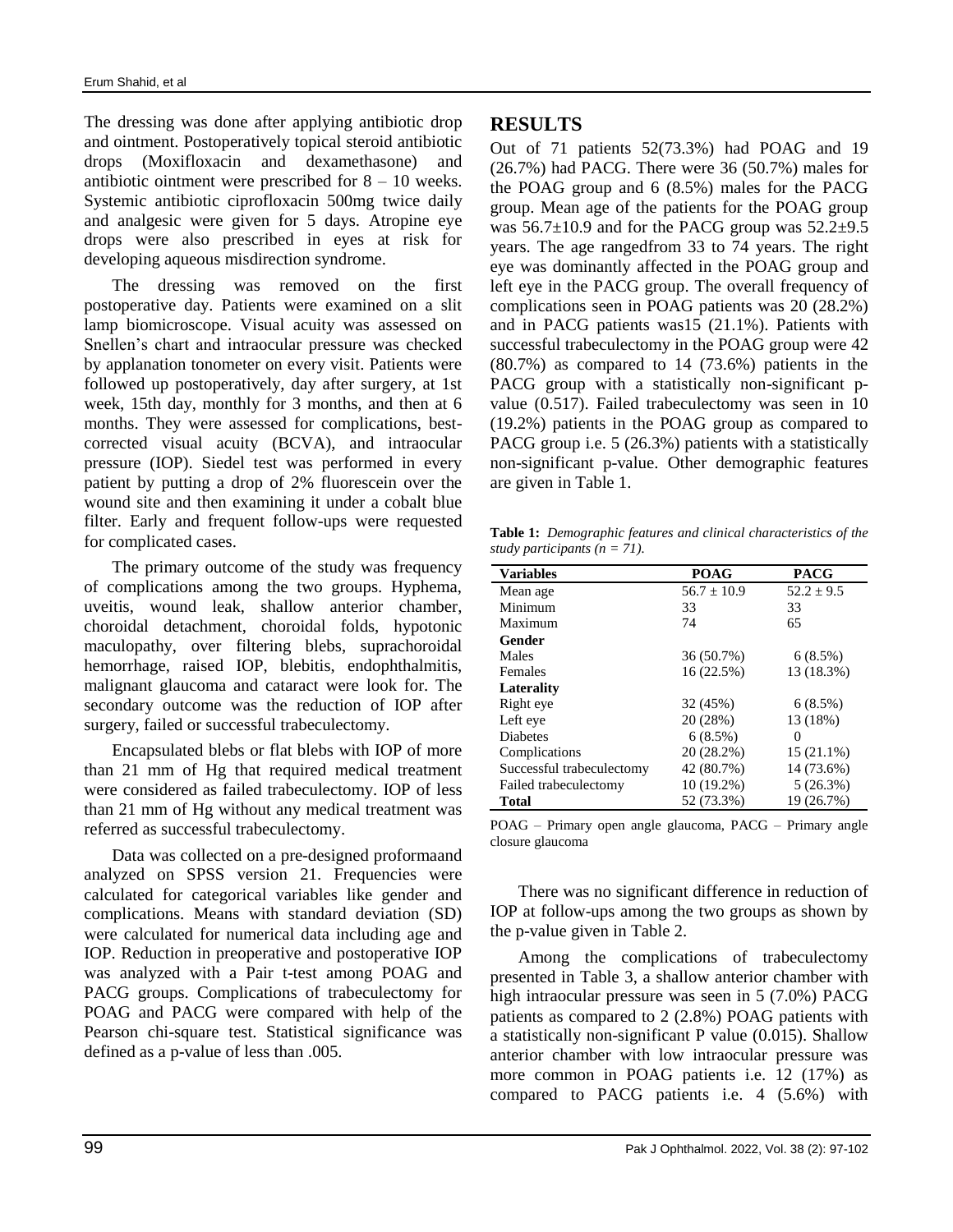statistically non-significant p-value (0.86). Seidel test was positive in 10 (14.1%) POAG patients. Resuturing of the wound was also required in the POAG group in 6 (8.5%) patients only. Tenon cysts, uveitis, hyphema, and choroidal folds were seen in few patients among both the groups with a statistically non-significant pvalue. Cataract developed in 8 (11.3%) patients of the POAG group and 4 (5.6%) patients of PACG within 1 year of follow-up (p value  $> .005$ ). A comparison of complications among the two groups with p values is given in Table 3.Sight-threatening complications blebitis, endophthalmitis, and malignant glaucoma were not encountered in our patients within the follow up period.

**Table 2:** Comparison of IOP before and after trabeculectomy in POAG and PACG patients.

| <b>Variables</b> | <b>POAG</b>  | <b>PACG</b>  | P Value <sup>a</sup> |
|------------------|--------------|--------------|----------------------|
| Pre-operative    |              |              |                      |
| <b>TOP</b>       | $31 + 6.7$   | $40 + 14.8$  | 0.001                |
| IOP 3 months     | $14.6 + 3.2$ | $17.0 + 7.8$ | 0.067                |
| IOP 6 months     | $15.7 + 4.0$ | $15.8 + 4.7$ | 0.589                |
| IOP 12 months    | $15.6 + 4.2$ | $13.8 + 4.7$ | 0.353                |

<sup>a-</sup>pair T test, IOP- intra ocular pressure, POAG-primary open angle glaucoma, PACG-primary angle closure glaucoma

**Table 3:** Percentage distribution of complications after trabeculectomy in both groups.

| <b>Complications</b> | <b>POAG</b> | <b>PACG</b> | $P-value6$ |
|----------------------|-------------|-------------|------------|
| Cataract             | 8 (11.3%)   | $4(5.6\%)$  | 0.573      |
| Choroidal fold       | $2(2.8\%)$  | 0           | 0.386      |
| Tenon cysts          | $2(2.8\%)$  | 0           | 0.386      |
| <b>Block PI</b>      | 0           | $2(2.8\%)$  | 0.018      |
| Uveitis              | $2(2.8\%)$  | $2(2.8\%)$  | 0.280      |
| Hyphema              | $2(2.8\%)$  | $3(4.2\%)$  | 0.082      |
| Shallow AC high IOP  | $2(2.8\%)$  | $5(7.0\%)$  | 0.015      |
| Shallow AC low IOP   | 12 (17%)    | $4(5.6\%)$  | 0.857      |
| Seidel $+ve$         | 10 (14.1%)  | 0           | 0.039      |
| resuturing           | 6(8.5%)     | 0           | 0.122      |
| Pressure patching    | 6(8.5%)     | 6(8.5%)     | 0.028      |

<sup>b</sup>Pearson chi square

POAG-primary open angle glaucoma PACG-primary angle closure glaucoma

PI- peripheral iridectomy

AC- anterior chamber

+ve- positive

# **DISCUSSION**

In this study, 20 (28.2%) POAG patients and 15 (21.1%) PACG patients developed complications after trabeculectomy, within 12 month of surgery (p value > .005). Mahar had reported complications in 40% of their PACG patients and in 30% of POAG patients; the difference was however, not statistically significant.<sup>12</sup> They had performed trabeculectomy augmented with antimetabolite and it was a small-scale study  $(n =$  $20$ ).<sup>12</sup> Tan et al. have reported a frequency of complications in 8.7% POAG and 8.0% in the PACG group.<sup>13</sup> This complication rate is comparatively lower than the present study.The trabeculectomy was done by 8 different surgeons on a total of 320 patients.<sup>13</sup>

The most frequent complication observed in our study was a shallow anterior chamber with low intraocular pressure (IOP), seen in 12 (17%) patients with POAG and 4 (5.5%) patients with PACG. Among them, 10 (14.1%) patients had a positive Seidel test in the POAG group. The most frequent complication reported by Mahar was flat bleb in 20% patients with PACG and 13% patients with POAG.<sup>12</sup> Flat bleb can be due to over or under filtration. Over filtration is a known complication of augmented trabeculectomy. The shallow anterior chamber was the most frequent complication encountered by Sihota et al in 40% of PACG patients and 30% in POAG patients  $(n = 64)$ within 10 year follow up. <sup>16</sup> Divyalakshmi et al. have reported shallow anterior chamber with choroidal detachment in just one PACG patient.<sup>17</sup> Tan et al. have reported shallow anterior chamber due to bleb leak in 0.9% of PACG group and 2.9% in POAG group.<sup>13</sup> All of the above studies are common in reporting no statistically significant difference in complications among POAG and PACG patients.

In this study, shallow anterior chamber was treated with pressure patching in 8.5% of patients in both the groups. Resuturing and reformation of the anterior chamber (surgical intervention) were required in 8.5% of patients only in the POAG group. All the patients with the shallow anterior chamber in the study by Sihota et al were treated by non-surgical intervention. <sup>16</sup> Resuturing was required in 1% of patients in the POAG group and 3.6% of patients in the PACG group in a study by Tan et al.<sup>13</sup>

Cataract is a well-known complication of trabeculectomy. Advanced Glaucoma Intervention Study (AGIS) has reported an increased risk of cataract formation by 78% after adjustment for age and diabetes.<sup>18</sup> Cataract had developed in 8 (11.3%) patients in the POAG group and 4 (5.6%) patients in the PACG group in this study. Mahar had not reported cataract formation within 12 months follow-up period.<sup>12</sup> Cataract was the main complication  $(13\%)$ after trabeculectomy with antimetabolite in Indian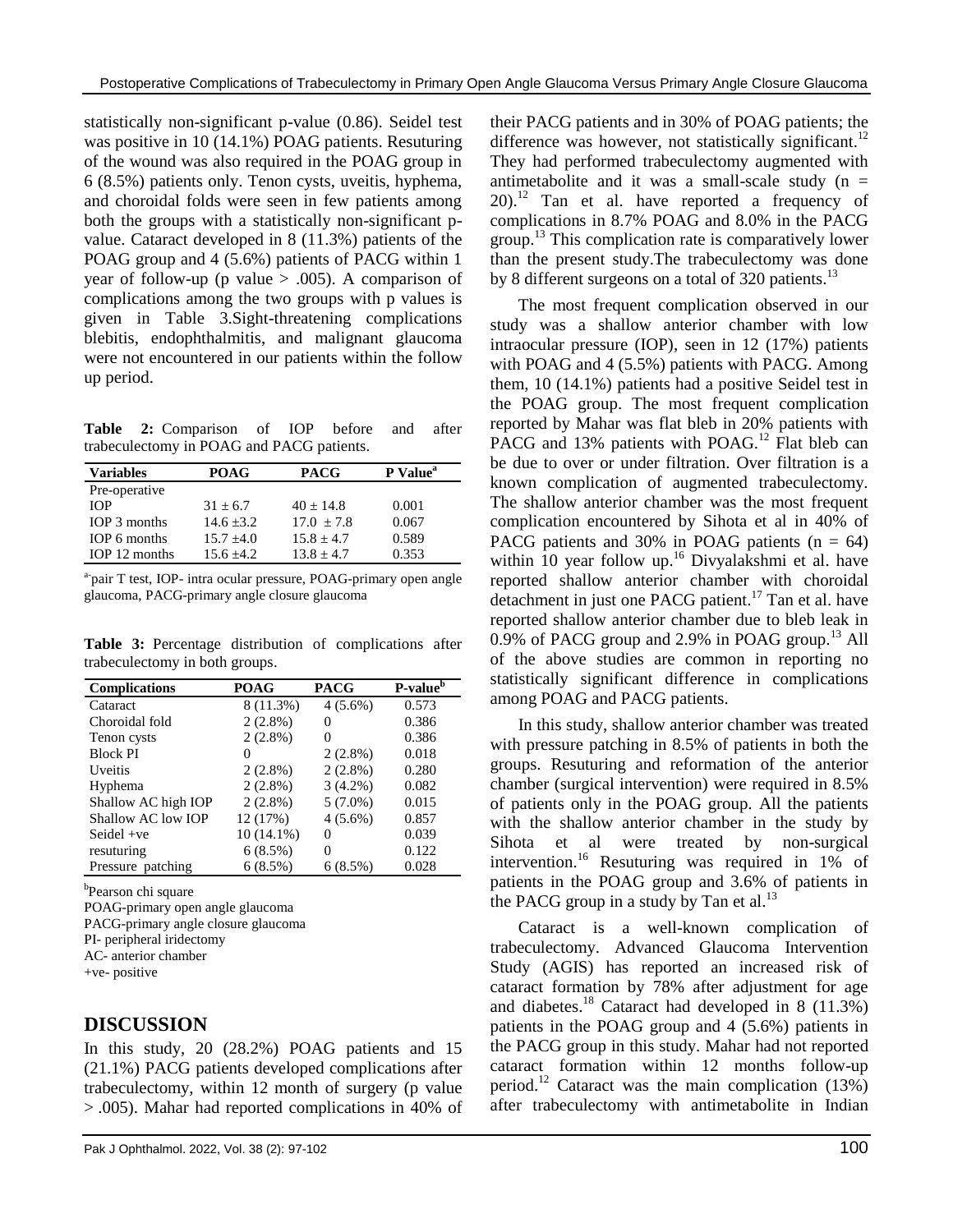studies.<sup>19,20</sup> Study by Thatsnarong has reported cataract formation in 6 (16.7%) patients following trabeculectomy in PACG patients.<sup>15</sup> The limited sample size of our study probably made the difference insignificant and longer duration follow up is also required. Development and progression of cataracts should be considered post trabeculectomy especially in patients with PACG.<sup>16</sup>

Choroidal folds and tenon cysts were observed in 2 (2.8%) patients in the POAG group while blocked PI was seen in 2 (2.8%) patients in the PACG group. Tenon cyst was seen in 3.3% and 6% of patients, post trabeculectomy, in studies by Divyalakshmi et al. and Borgreffeet al.<sup>17,21</sup> The reported incidence of tenon cyst following trabeculectomy is about  $9 - 15\%$ .<sup>22</sup>

The secondary outcome was the reduction in IOP in POAG and PACG patients. Preoperatively mean IOP in POAG was  $31 \pm 6.7$  mm of Hg and  $40 \pm 14.8$ mm of Hg in PACG patients. Post-operatively at 1 year, it was reduced to  $15.6 \pm 4.2$  mm of Hg in POAG and  $13.8 \pm 4.7$ mm of Hg in PACG patients. However, there was no statistically significant difference in the reduction of IOP between the two groups of glaucoma in this study. Mahar had reported a mean drop of 10.63  $\pm$  3.2 mm of Hg in the POAG group compared to 9.42  $\pm$  2.1 mm of Hg in the PACG group.<sup>12</sup> Mean postoperative IOP reductions was 14.63 mm of Hg after trabeculectomy by Suresh et al.<sup>23</sup> Sihota et al. did not find any significant difference in reduction of IOP with trabeculectomy.<sup>16</sup>

In this study successful trabeculectomy was observed in 42 (80.7%) POAG patients and 14 (73.6%) PACG patients with an insignificant difference. Other studies have reported success rates of 80% and 93.4% in trabeculectomies augmented with antimetabolites. $19,20$  Sihota have reported a 50% success rate in POAG and 54% in PACG after 10 years.<sup>16</sup> There is a gradual decline in the success rate of trabeculectomy with longer duration of follow-up.

Primary open-angle glaucoma and primary angleclosure glaucoma are two different entities of the same disease. They have entirely different pathophysiology. There is a generalized impression that patients with PACG have a greater risk of developing postoperative complications as shallow anterior chamber, hypotony and malignant glaucoma following trabeculectomy as compared to patients with POAG.<sup>18</sup> The results of our study and other studies of the region (ASIA) are consistent with the fact that surgical complications of trabeculectomy are independent of POAG and PACG.<sup>12,13,16,17</sup> Early postoperative period is very crucial for prompt detection and management of complications. Surgical technique, surgeon's expertise and vigilant post-operative management are other important aspects to have a successful trabeculectomy in closed and open-angle glaucoma.

The limitations of the study are the retrospective design, and relatively small sample size of patients amongthe two groups. We have not analyzed complications based on ethnicity so our results cannot be generalized in our population. Further prospective studies are recommended with a large sample size from our region to study/analyze the long-term effects of trabeculectomy in our population.

## **CONCLUSION**

The outcome of Trabeculectomy in terms of complications was not significantly different in the POAG versus PACG, over a period of 12 months. Trabeculectomy is equally advantageous in lowering IOP in POAG and PACG patients. Successful trabeculectomy is independent of the type of glaucoma as established by other studies in the literature.

#### **Ethical Approval**

The study was approved by the Institutional review board/Ethical review board (**OSP-IRB/2021/004).**

#### **Conflict of Interest**

Authors declared no conflict of interest.

#### **REFRENCES**

- 1. **Bourne RR, Taylor HR, Flaxman SR, Keeffe J, Leasher J, Naidoo K, et al.** Number of People Blind or Visually Impaired by Glaucoma Worldwide and in World Regions 1990-2010: A Meta-Analysis. PloS one, 2016; **11:** e0162229.
- 2. **Tham YC, Li X, Wong TY, Quigley HA, Aung T, Cheng CY.** Global prevalence of glaucoma and projections of glaucoma burden through 2040: a systematic review and meta-analysis. Ophthalmology, 2014; **121 (11):** 2081-2090.
- 3. **Khan L, Ali M, Qasim M, Jabeen F, Hussain B.** Molecular basis of glaucoma and its therapeutical analysis in Pakistan: an overview. Biomed Res Ther. 2017; **4 (03):** 1210-1227.
- 4. **Thylefors B, Negrel AD.** The global impact of glaucoma. Bull World Health Org. 1994; **72 (3):** 323.